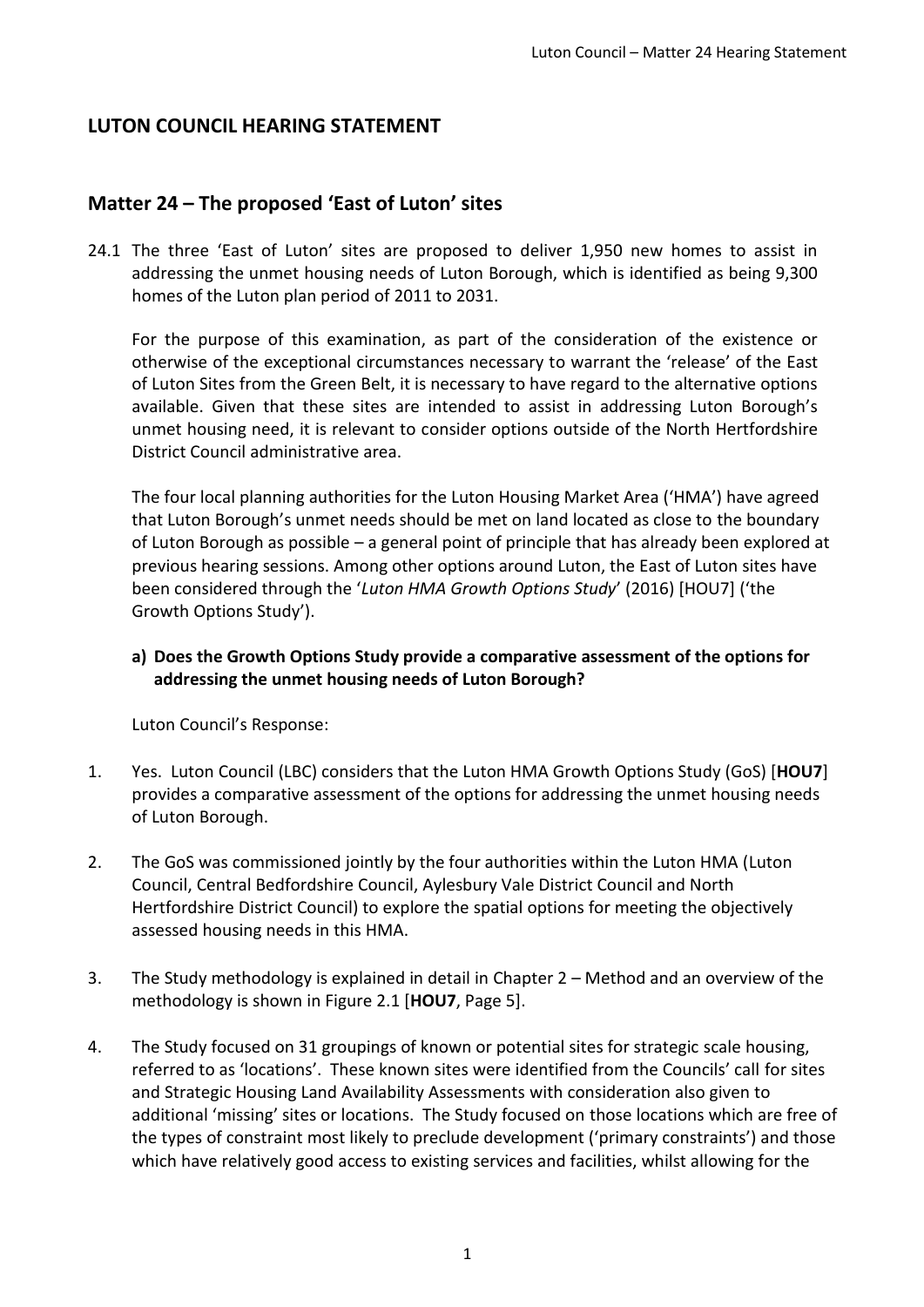possibility of providing a range of new services and facilities in the largest new developments.

- 5. Each location was assessed using the same criteria as explained in Step 8 of the methodology [**HOU7**, Pages 9 – 10], in terms of its:
	- Constraints:
	- Access to services and facilities;
	- Green Belt performance;
	- Deliverability; and
	- Viability.
- 6. Five spatial options were identified and each potential development location allocated to one or more of the spatial options. The spatial options were:
	- New Settlements;
	- Village Extensions;
	- Growth in transport corridors;
	- Urban extensions (to the HMA's largest settlements); and
	- Urban intensification around public transport hubs.
- 7. As explained in Step 12 [**HOU7**, Page 17]:

"*the relative performance of all locations within each spatial option was compared, drawing on the results of the separate assessments of constraints, accessibility, Green Belt, deliverability and viability. This was intended to provide a selection of building blocks from which future alternative spatial strategies could be generated through the Local Plan process*."

- 8. Chapter 4 Conclusions and next steps sets out the Assessment findings in Table 4.1 [**HOU7**, Page 44] which compares each site against the same criteria. Tables 4.2 to 4.6 [**HOU7**, Pages 46 – 50] then compare the sites by spatial option.
- 9. LBC agrees with NHDC [**ED173**, Paragraphs 24 to 41] that, excluding the East of Luton sites, the options for addressing Luton's unmet housing needs are:
	- Options adjoining Luton, Dunstable and Houghton Regis six locations physically contiguous with Luton Borough (L20, L21, L23, L24, L25<sup>1</sup>, L26) and a seventh location once this is expanded to the wider Luton/ Dunstable/ Houghton Regis conurbation (L28);
	- Options with strong public transport links to Luton, Dunstable and Houghton Regis seven locations that are physically contiguous with the Luton/ Dunstable/ Houghton Regis conurbation (L20, L21, L23, L24, L25, L26, L28) and five locations that the GoS assessed as having good access to public transport hubs (L5, L6, L7, L11 and L12); and

**<sup>.</sup>**  $^{1}$  L25 is not in itself physically contiguous with Luton but adjoins L24 which is.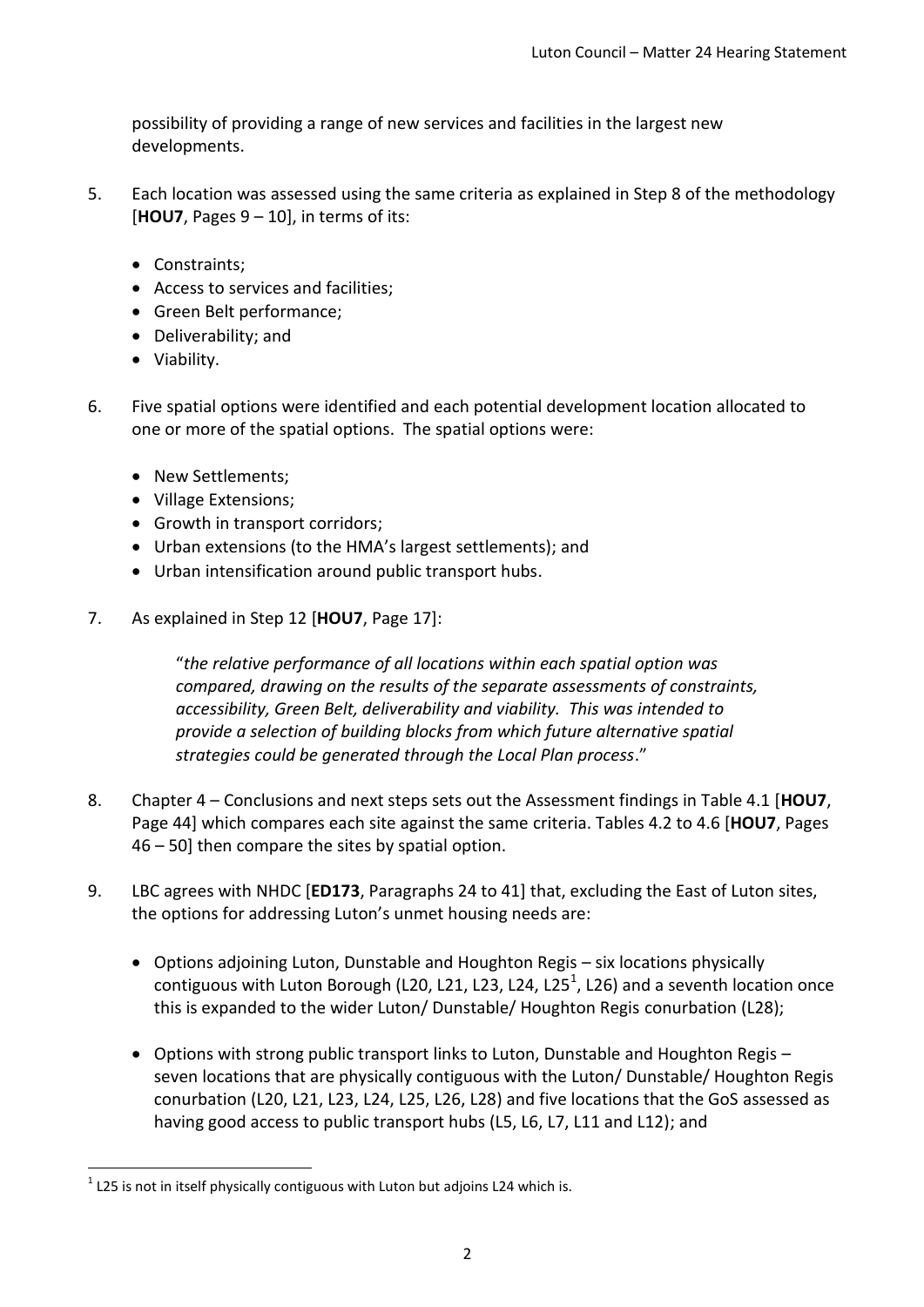- Options across the Luton Housing Market Area All the locations in the GoS, i.e. L1 to L31.
- 10. LBC strongly supports addressing Luton's unmet housing need as close to Luton's boundary as possible, i.e. at the locations that are physically contiguous with the Luton/ Dunstable/ Houghton Regis conurbation. This ensures the new homes are closely linked in physical and functional terms to where the need arises, which enables existing family/ social, education, services and employment connections to be maintained and minimizes the need to travel.
	- **b) From the Council's analysis in Paper C (see paragraph 39) of its response to my letter dated 9 July 2019, the Growth Options Study does not identify sufficient alternative growth locations with strong links to Luton – either through physical proximity or highquality public transport accessibility – that would allow Luton's unmet housing needs to be met on land that is preferable in Green Belt terms to the East of Luton sites. Is the Council's analysis correct, and if not how is it incorrect?**

Luton Council's Response:

- 11. LBC considers that NHDC's analysis is correct that the GoS does not identify sufficient alternative growth locations with strong links to Luton that would allow Luton's unmet housing needs to be met on land that is preferable in Green Belt terms to the East of Luton sites.
	- **c) From the Council's analysis in Paper C (see paragraphs 40 and 41) of its response to my letter dated 9 July 2019, the Growth Options Study identifies a total capacity of approximately 12,800 homes in locations that (partly at least) make a lesser contribution to the purposes of including land in the Green Belt. Is the Council's analysis correct, and if not how is itincorrect?**

- 12. LBC notes that there is an arithmetical error in Paragraph 40 of Paper C [**ED173**] which means that the total capacity should be 13,124 homes in locations that make a lesser contribution to the purposes of including land in the Green Belt. The third, fourth and fifth columns in the table at the top of Page 12 of Paper C have been incorrectly summed.
- 13. LBC considers that NHDC's analysis of the total capacity across the Luton HMA is correct.
- 14. LBC agrees with NHDC [**ED173**, Paragraph 41] that the GoS does not identify sufficient alternative growth locations for Luton's unmet housing needs to be met on land that is preferable to the East of Luton sites in Green Belt terms, whilst also meeting the housing needs arising from that part of Central Bedfordshire within the Luton HMA. As stated in Paragraph 8 of Paper C [**ED173**] the unmet housing need arising from Luton is 9,300 homes and Central Bedfordshire's objectively assessed need within the Luton HMA is 13,400 homes – a total of 22,700 homes to 2031.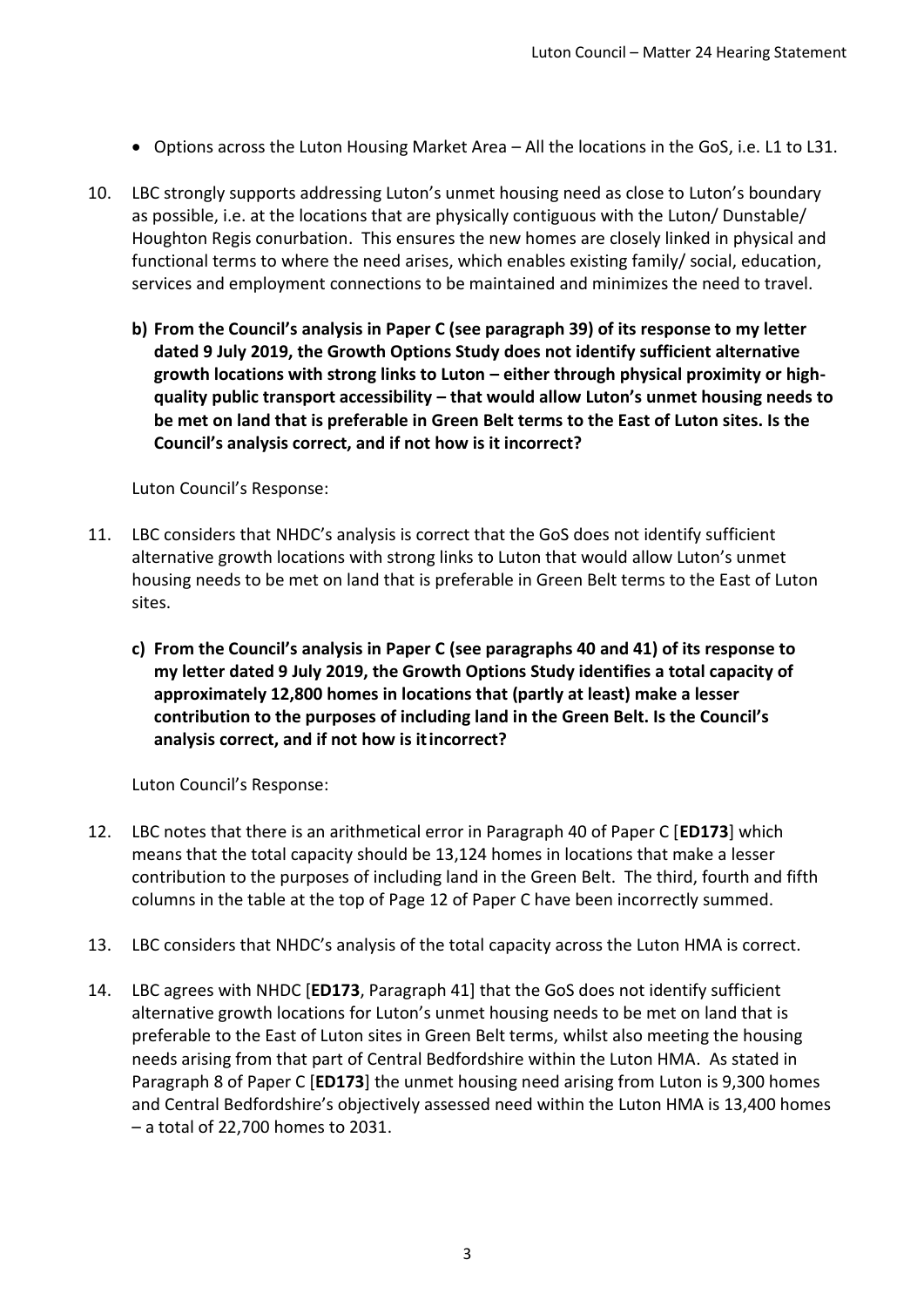- 15. Furthermore, as stated in Paragraph 10 above, LBC strongly supports addressing Luton's unmet housing need as close to Luton's boundary as possible.
	- **d) Without the 'East of Luton' sites, are there any realistic alternative options (with a reasonable likelihood of being delivered) for addressing Luton Borough's unmet housing need, bearing in mind the approach being taken in the Central Bedfordshire Local Plan and the current position in relation to the examination of that plan?**

- 16. LBC considers that there are no realistic alternative options to the East of Luton sites for addressing Luton Borough's unmet housing need.
- 17. LBC made representations at the Central Bedfordshire Local Plan Examination Hearings in May - July 2019 that there is no certainty that the sites intended by Central Bedfordshire Council (CBC) to provide for Luton's unmet housing needs (i.e. North of Luton strategic allocation, Houghton Regis North strategic allocation and Village extensions) will deliver the 7,350 homes identified to meet the balance of Luton's unmet needs, or the required amount of affordable housing for Luton's needs, by 2031. The 7,350 homes is the balance of Luton's unmet housing need assuming the East of Luton sites provide 1,950 homes for Luton's unmet housing needs including affordable homes.
- 18. LBC is concerned that the development rates and timescales anticipated for the delivery of the North of Luton and Houghton Regis North strategic allocations in the Central Bedfordshire Local Plan are overly over-optimistic. In addition, LBC considers that critical infrastructure identified by CBC as part of the North of Luton allocation is not required and may affect the viability of the site.
- 19. LBC is seeking the inclusion of a strategic site allocation at West of Luton within the Central Bedfordshire Local Plan to ensure that the 7,350 homes will be provided in Central Bedfordshire towards Luton's unmet housing need. It is LBC's opinion that the West of Luton is not an alternative to the East of Luton but is required as well as the East of Luton.
- 20. As noted in Paragraphs 50 64 of Paper C [**ED173**] significant questions remain as to the likelihood of delivery of all of the sites identified by CBC to meet Luton's unmet need in the Central Bedfordshire Local Plan.
- 21. In the light of the uncertainties with the Central Bedfordshire Local Plan and the fact that there is now an urgent and pressing need to meet Luton's identified unmet housing needs, LBC considers it is particularly important for the North Hertfordshire Local Plan to be progressed and adopted as soon as possible to enable the East of Luton sites, allocated in the Local Plan to contribute to meeting Luton's housing needs, to come forward.